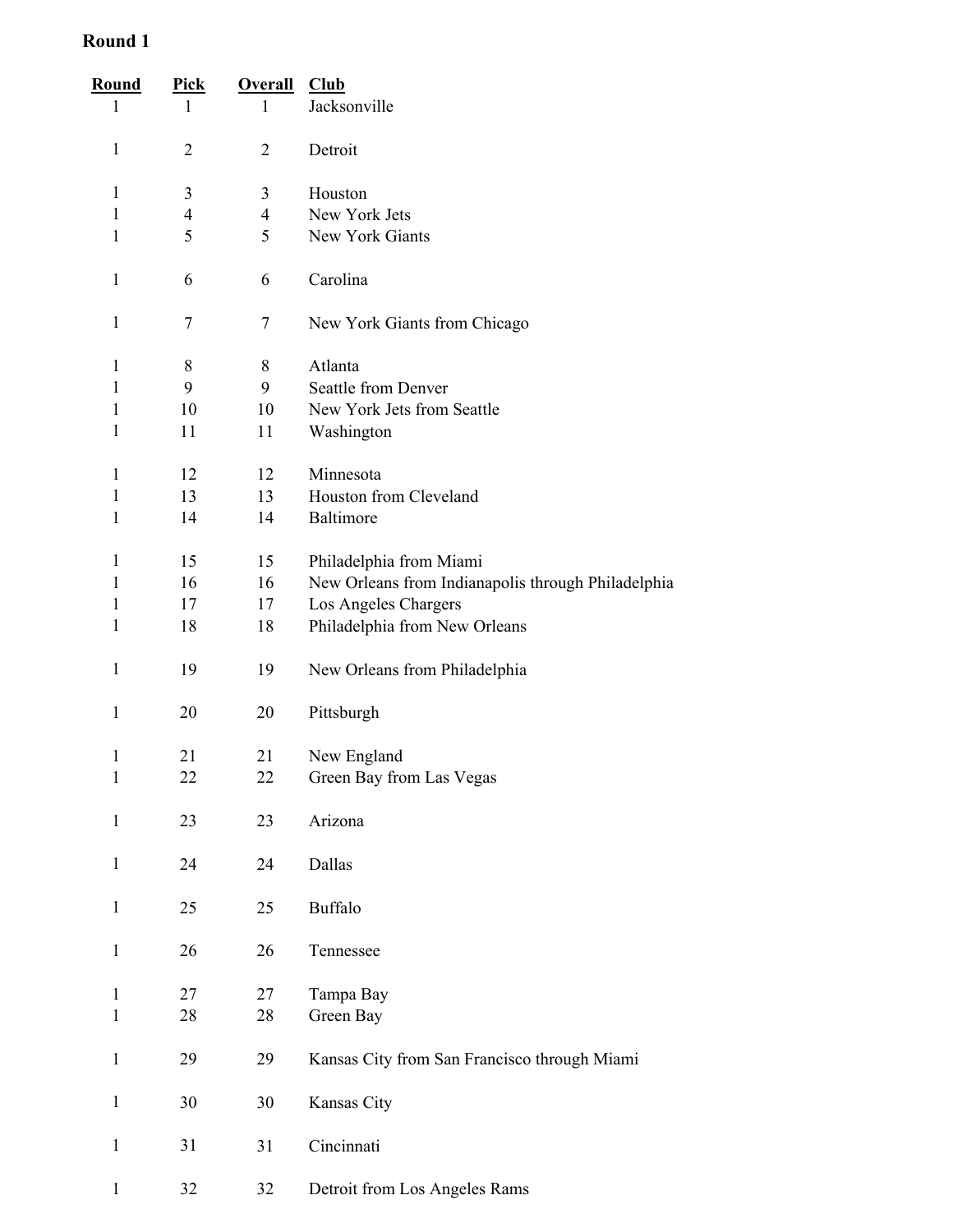| <b>Round</b>   | <u>Pick</u>              | <b>Overall</b> | Club                              |
|----------------|--------------------------|----------------|-----------------------------------|
| $\overline{2}$ | 1                        | 33             | Jacksonville                      |
| $\overline{2}$ | 2                        | 34             | Detroit                           |
| 2              | 3                        | 35             | New York Jets                     |
| $\overline{c}$ | $\overline{\mathcal{A}}$ | 36             | New York Giants                   |
| $\overline{2}$ | 5                        | 37             | Houston                           |
| $\overline{2}$ | 6                        | 38             | New York Jets from Carolina       |
| 2              | 7                        | 39             | Chicago                           |
| $\overline{c}$ | 8                        | 40             | Seattle from Denver               |
| $\overline{c}$ | 9                        | 41             | Seattle                           |
| $\overline{c}$ | 10                       | 42             | Indianapolis from Washington      |
| $\overline{2}$ | 11                       | 43             | Atlanta                           |
| $\overline{c}$ | 12                       | 44             | Cleveland                         |
| $\overline{c}$ | 13                       | 45             | Baltimore                         |
| $\overline{c}$ | 14                       | 46             | Minnesota                         |
| $\overline{c}$ | 15                       | 47             | Washington from Indianapolis      |
| $\overline{c}$ | 16                       | 48             | Chicago from Los Angeles Chargers |
| $\overline{c}$ | 17                       | 49             | New Orleans                       |
| $\overline{2}$ | 18                       | 50             | Kansas City from Miami            |
| $\overline{2}$ | 19                       | 51             | Philadelphia                      |
| 2              | 20                       | 52             | Pittsburgh                        |
| $\overline{c}$ | 21                       | 53             | Green Bay from Las Vegas          |
| $\overline{c}$ | 22                       | 54             | New England                       |
|                |                          |                |                                   |
| $\overline{c}$ | 23                       | 55             | Arizona                           |
| $\overline{c}$ | 24                       | 56             | Dallas                            |
| $\overline{2}$ | 25                       | 57             | Buffalo                           |
| 2              | 26                       | 58             | <b>Atlanta from Tennessee</b>     |
| $\overline{c}$ | 27                       | 59             | Green Bay                         |
| $\overline{2}$ | 28                       | 60             | Tampa Bay                         |
|                |                          |                |                                   |
| $\overline{2}$ | 29                       | 61             | San Francisco                     |
| $\overline{c}$ | 30                       | 62             | Kansas City                       |
| $\overline{2}$ | 31                       | 63             | Cincinnati                        |
| $\overline{2}$ | 32                       | 64             | Denver from Los Angeles Rams      |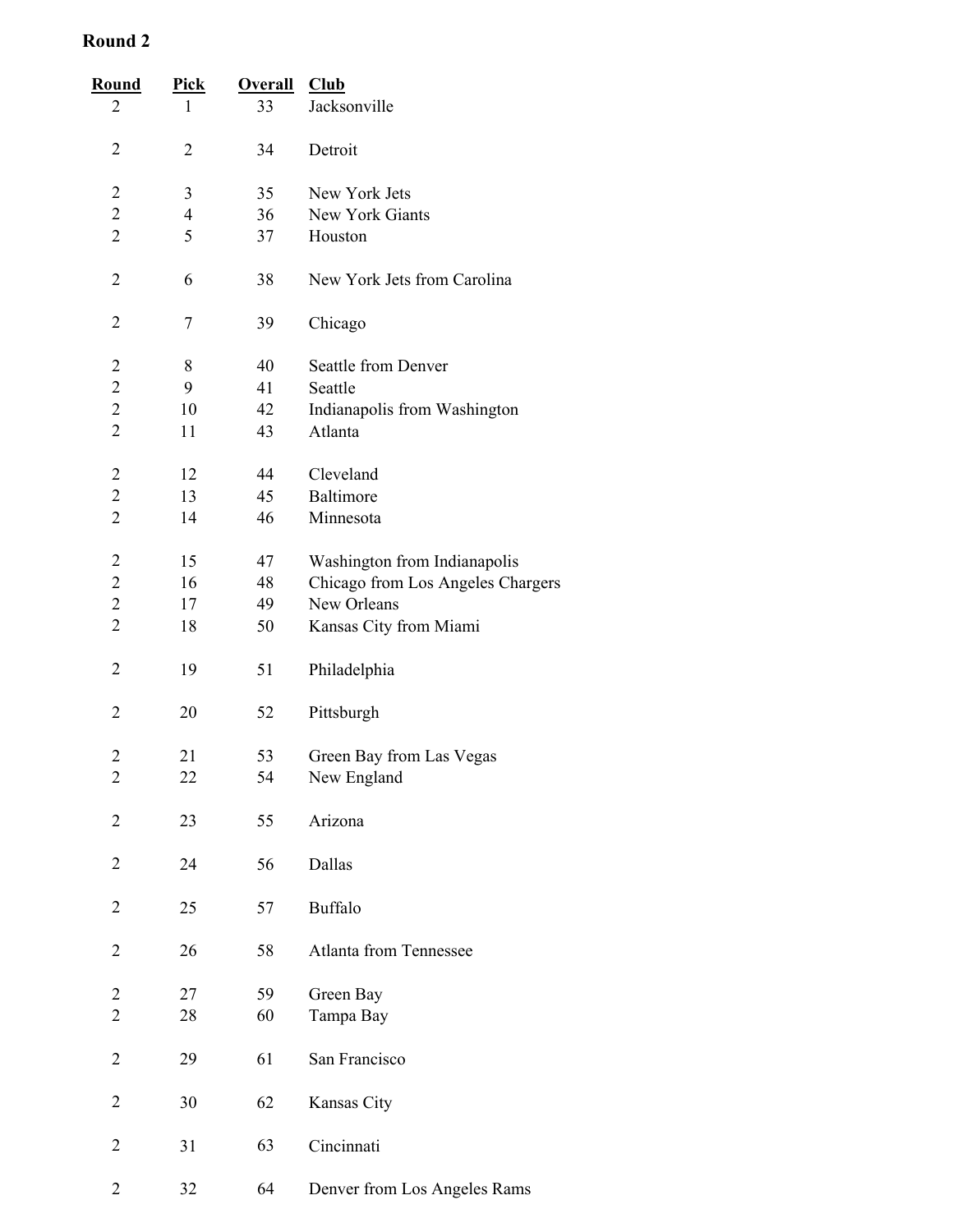| <b>Round</b><br>3       | <b>Pick</b><br>$\mathbf{1}$ | <b>Overall</b><br>65 | Club<br>Jacksonville                                           |
|-------------------------|-----------------------------|----------------------|----------------------------------------------------------------|
|                         |                             |                      |                                                                |
| 3                       | 2                           | 66                   | Detroit                                                        |
| $\mathfrak{Z}$          | $\mathfrak{Z}$              | 67                   | New York Giants                                                |
| $\mathfrak{Z}$          | $\overline{\mathcal{A}}$    | 68                   | Houston                                                        |
| 3                       | 5                           | 69                   | New York Jets                                                  |
|                         |                             |                      |                                                                |
| 3                       | 6                           | 70                   | Jacksonville from Carolina                                     |
| 3                       | 7                           | 71                   | Chicago                                                        |
| $\sqrt{3}$              | 8                           | 72                   | Seattle                                                        |
| $\mathfrak{Z}$          | 9                           | 73                   | Indianapolis from Washington                                   |
| 3                       | 10                          | 74                   | Atlanta                                                        |
| 3                       | 11                          | 75                   | Denver                                                         |
|                         |                             |                      |                                                                |
| $\mathfrak{Z}$          | 12                          | 76                   | Baltimore                                                      |
| 3                       | 13                          | $77 \,$              | Minnesota                                                      |
| $\overline{3}$          | 14                          | 78                   | Cleveland                                                      |
|                         |                             |                      |                                                                |
| $\mathfrak{Z}$          | 15                          | 79                   | Los Angeles Chargers                                           |
| $\overline{\mathbf{3}}$ | 16                          | 80                   | Houston from New Orleans                                       |
| 3                       | 17                          | 81                   | New York Giants from Miami                                     |
| 3                       | 18                          | 82                   | Atlanta from Indianapolis                                      |
|                         |                             |                      |                                                                |
| 3                       | 19                          | 83                   | Philadelphia                                                   |
| $\mathfrak{Z}$          | 20                          | 84                   | Pittsburgh                                                     |
| $\mathfrak{Z}$          | 21                          | 85                   | New England                                                    |
| 3                       | 22                          | 86                   | Las Vegas                                                      |
|                         |                             |                      |                                                                |
| 3                       | 23                          | 87                   | Arizona                                                        |
| 3                       | 24                          | 88                   | Dallas                                                         |
| 3                       | 25                          | 89                   | Buffalo                                                        |
| $\mathfrak{Z}$          | 26                          | 90                   | Tennessee                                                      |
| $\mathfrak{Z}$          | 27                          | 91                   |                                                                |
| $\overline{\mathbf{3}}$ |                             |                      | Tampa Bay                                                      |
|                         | 28                          | 92                   | Green Bay                                                      |
| $\mathfrak{Z}$          | 29                          | 93                   | San Francisco                                                  |
| 3                       | 30                          | 94                   | Kansas City                                                    |
| 3                       | 31                          | 95                   | Cincinnati                                                     |
| $\mathfrak{Z}$          | 32                          | 96                   | Denver from Los Angeles Rams                                   |
|                         |                             |                      |                                                                |
| $\sqrt{3}$              | 33                          | 97                   | Detroit (Compensatory Selection)                               |
| $\overline{3}$          | 34                          | 98                   | New Orleans (Compensatory Selection)                           |
| $\sqrt{3}$              | 35                          | 99                   | Cleveland (Special Compensatory Selection)                     |
| 3                       | 36                          | 100                  | Baltimore (Special Compensatory Selection)                     |
| 3                       | 37                          | 101                  | Philadelphia from New Orleans (Special Compensatory Selection) |
| 3                       | 38                          | 102                  | Miami from San Francisco (Special Compensatory Selection)      |
| $\overline{\mathbf{3}}$ | 39                          | 103                  | Kansas City (Special Compensatory Selection)                   |
| 3                       | $40\,$                      | 104                  | Los Angeles Rams (Special Compensatory Selection)              |
| $\overline{\mathbf{3}}$ | 41                          | 105                  | San Francisco (Special Compensatory Selection)                 |
|                         |                             |                      |                                                                |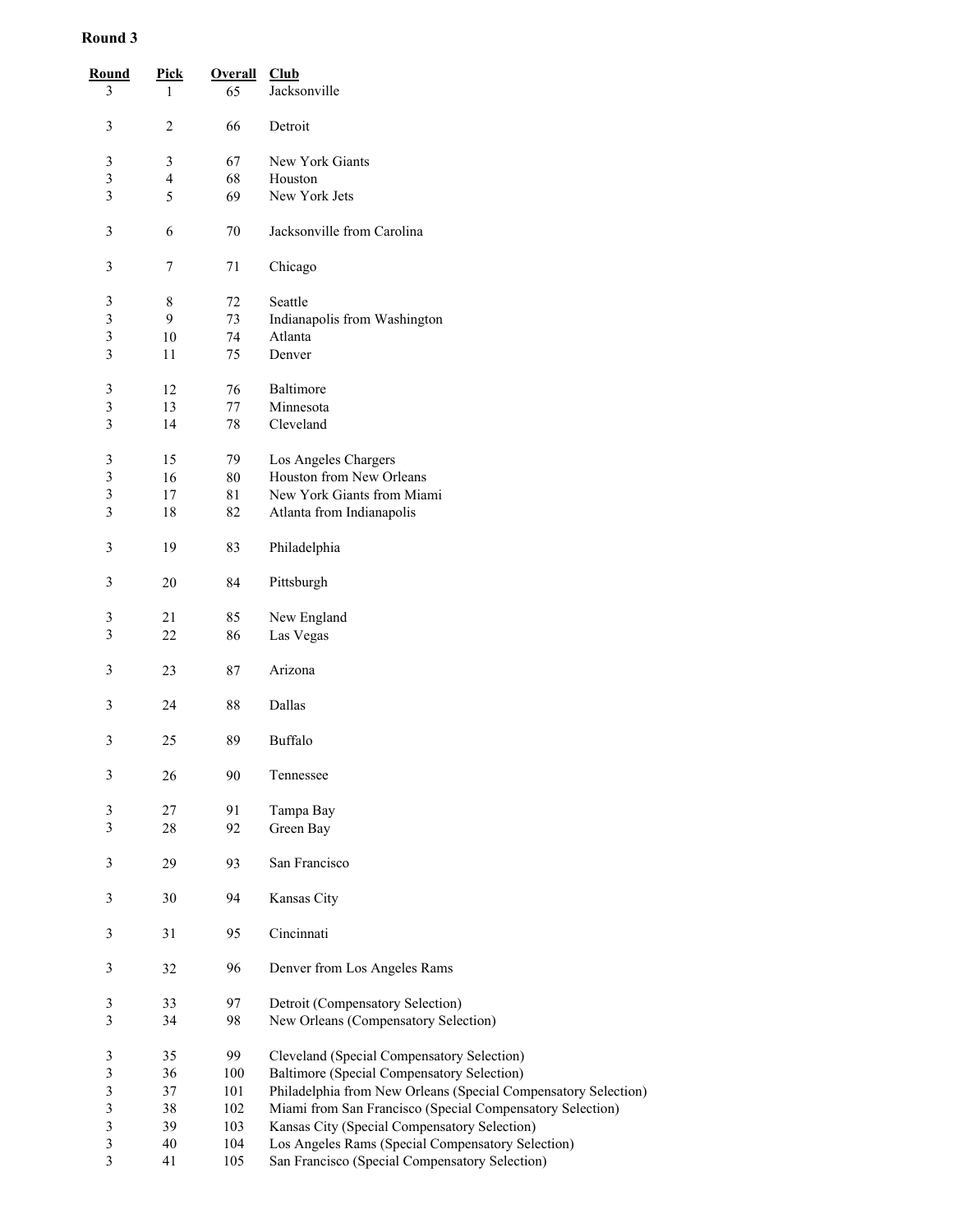| <b>Round</b><br>$\overline{4}$ | <u>Pick</u><br>1 | <b>Overall</b><br>106 | $_{\text{Club}}$<br>Jacksonville               |
|--------------------------------|------------------|-----------------------|------------------------------------------------|
|                                |                  |                       |                                                |
| 4                              | 2                | 107                   | Houston from Detroit through Cleveland         |
| 4                              | 3                | 108                   | Houston                                        |
| 4                              | $\overline{4}$   | 109                   | Seattle from New York Jets                     |
| 4                              | 5                | 110                   | <b>Baltimore from New York Giants</b>          |
| 4                              | 6                | 111                   | New York Jets from Carolina                    |
| 4                              | 7                | 112                   | New York Giants from Chicago                   |
| 4                              | 8                | 113                   | Washington                                     |
| 4                              | 9                | 114                   | Atlanta                                        |
| 4                              | 10               | 115                   | Denver                                         |
| 4                              | 11               | 116                   | Denver from Seattle                            |
| 4                              | 12               | 117                   | New York Jets from Minnesota                   |
| 4                              | 13               | 118                   | Cleveland                                      |
| 4                              | 14               | 119                   | Baltimore                                      |
| 4                              | 15               | 120                   | New Orleans                                    |
| 4                              | 16               | 121                   | Kansas City from Miami                         |
| 4                              | 17               | 122                   | Indianapolis                                   |
| 4                              | 18               | 123                   | Los Angeles Chargers                           |
| 4                              | 19               | 124                   | Philadelphia                                   |
| 4                              | 20               | 125                   | Miami from Pittsburgh                          |
| 4                              | 21               | 126                   | Las Vegas                                      |
| 4                              | 22               | 127                   | New England                                    |
| 4                              | 23               | 128                   | Baltimore from Arizona                         |
| 4                              | 24               | 129                   | Dallas                                         |
| 4                              | 25               | 130                   | Buffalo                                        |
| 4                              | 26               | 131                   | Tennessee                                      |
| 4<br>4                         | 27<br>28         | 132<br>133            | Green Bay<br>Tampa Bay                         |
| 4                              | 29               | 134                   | San Francisco                                  |
| 4                              | 30               | 135                   | Kansas City                                    |
| 4                              | 31               | 136                   | Cincinnati                                     |
| 4                              | 32               | 137                   | Carolina from Los Angeles Rams through Houston |
| 4                              | 33               | 138                   | Pittsburgh (Compensatory Selection)            |
| 4                              | 34               | 139                   | Baltimore (Compensatory Selection)             |
| 4                              | 35               | 140                   | Green Bay (Compensatory Selection)             |
| $\overline{4}$                 | 36               | 141                   | Baltimore (Compensatory Selection)             |
| 4                              | 37               | 142                   | Los Angles Rams (Compensatory Selection)       |
| 4                              | 38               | 143                   | Tennessee (Compensatory Selection)             |
|                                |                  |                       |                                                |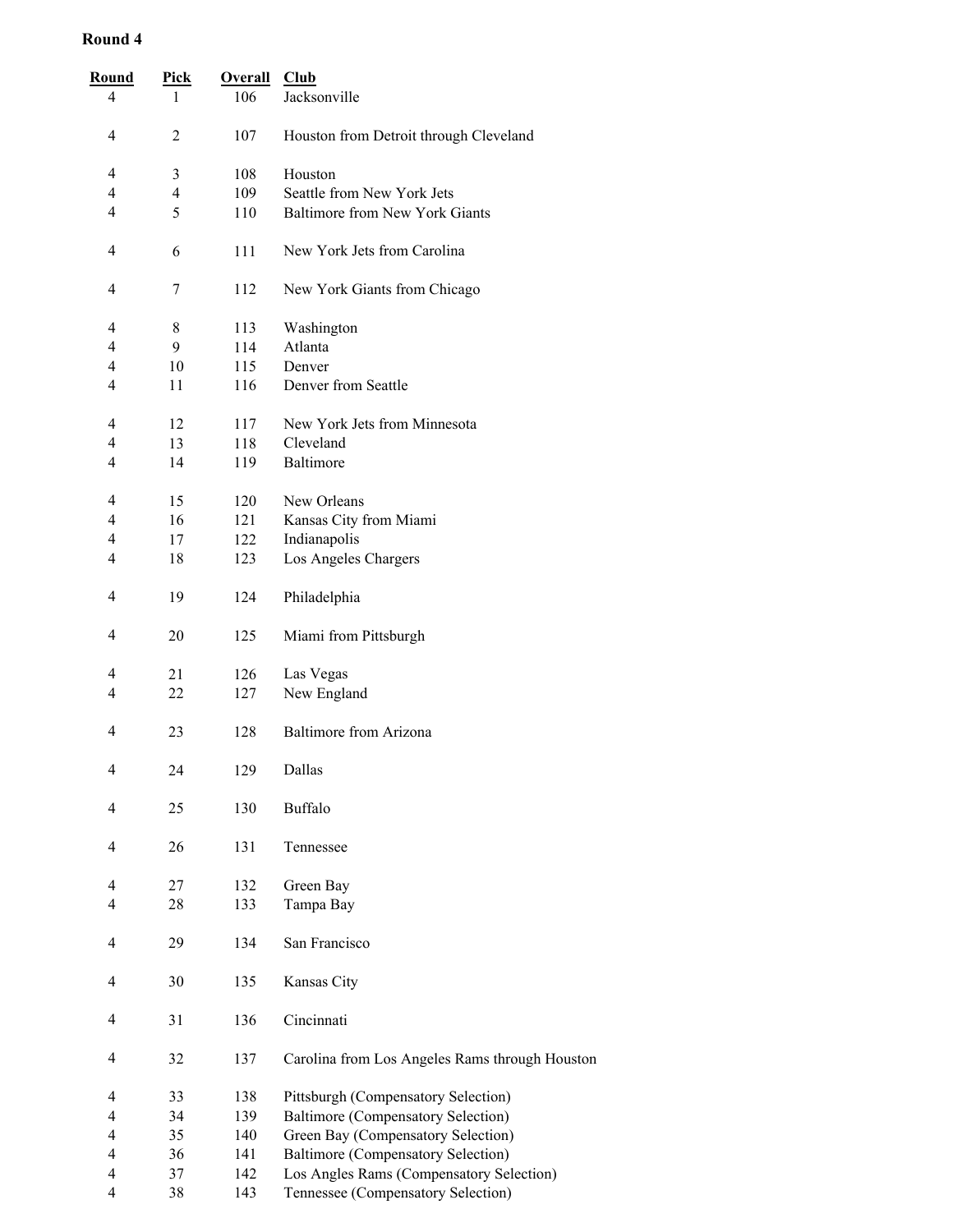| Round | <b>Pick</b>             | <b>Overall</b> | Club                                               |
|-------|-------------------------|----------------|----------------------------------------------------|
| 5     | 1                       | 144            | Carolina from Jacksonville                         |
| 5     | $\overline{c}$          | 145            | Seattle from Detroit through Denver                |
| 5     | 3                       | 146            | New York Jets                                      |
| 5     | $\overline{\mathbf{4}}$ | 147            | New York Giants                                    |
| 5     | 5                       | 148            | Chicago from Houston                               |
|       |                         |                |                                                    |
| 5     | 6                       | 149            | Carolina                                           |
| 5     | 7                       | 150            | Chicago                                            |
| 5     | 8                       | 151            | Atlanta                                            |
| 5     | 9                       | 152            | Denver                                             |
| 5     | 10                      | 153            | Seattle                                            |
| 5     | 11                      | 154            | Philadelphia from Washington                       |
| 5     | 12                      | 155            | Dallas from Cleveland                              |
| 5     | 13                      | 156            | Minnesota from Baltimore                           |
| 5     | 14                      | 157            | Jacksonville from Minnesota                        |
|       |                         |                |                                                    |
| 5     | 15                      | 158            | New England from Miami                             |
| 5     | 16                      | 159            | Indianapolis                                       |
| 5     | 17                      | 160            | Los Angeles Chargers                               |
| 5     | 18                      | 161            | New Orleans                                        |
| 5     | 19                      | 162            | Philadelphia                                       |
| 5     | 20                      | 163            | New York Jets from Pittsburgh                      |
| 5     | 21                      | 164            | Las Vegas from New England                         |
| 5     | 22                      | 165            | Las Vegas                                          |
| 5     | 23                      | 166            | Philadelphia from Arizona                          |
|       |                         |                |                                                    |
| 5     | 24                      | 167            | Dallas                                             |
| 5     | 25                      | 168            | <b>Buffalo</b>                                     |
| 5     | 26                      | 169            | Tennessee                                          |
| 5     | 27                      | 170            | Houston from Tampa Bay through New England         |
| 5     | 28                      | 171            | Green Bay                                          |
| 5     | 29                      | 172            | San Francisco                                      |
| 5     | 30                      | 173            | New York Giants from Kansas City through Baltimore |
| 5     | 31                      | 174            | Cincinnati                                         |
| 5     | 32                      | 175            | Los Angeles Rams                                   |
| 5     | 33                      | 176            | Dallas (Compensatory Selection)                    |
| 5     | 34                      | 177            | Detroit (Compensatory Selection)                   |
| 5     | 35                      | 178            | Dallas (Compensatory Selection)                    |
| 5     | 36                      | 179            | Indianapolis (Compensatory Selection)              |
|       |                         |                |                                                    |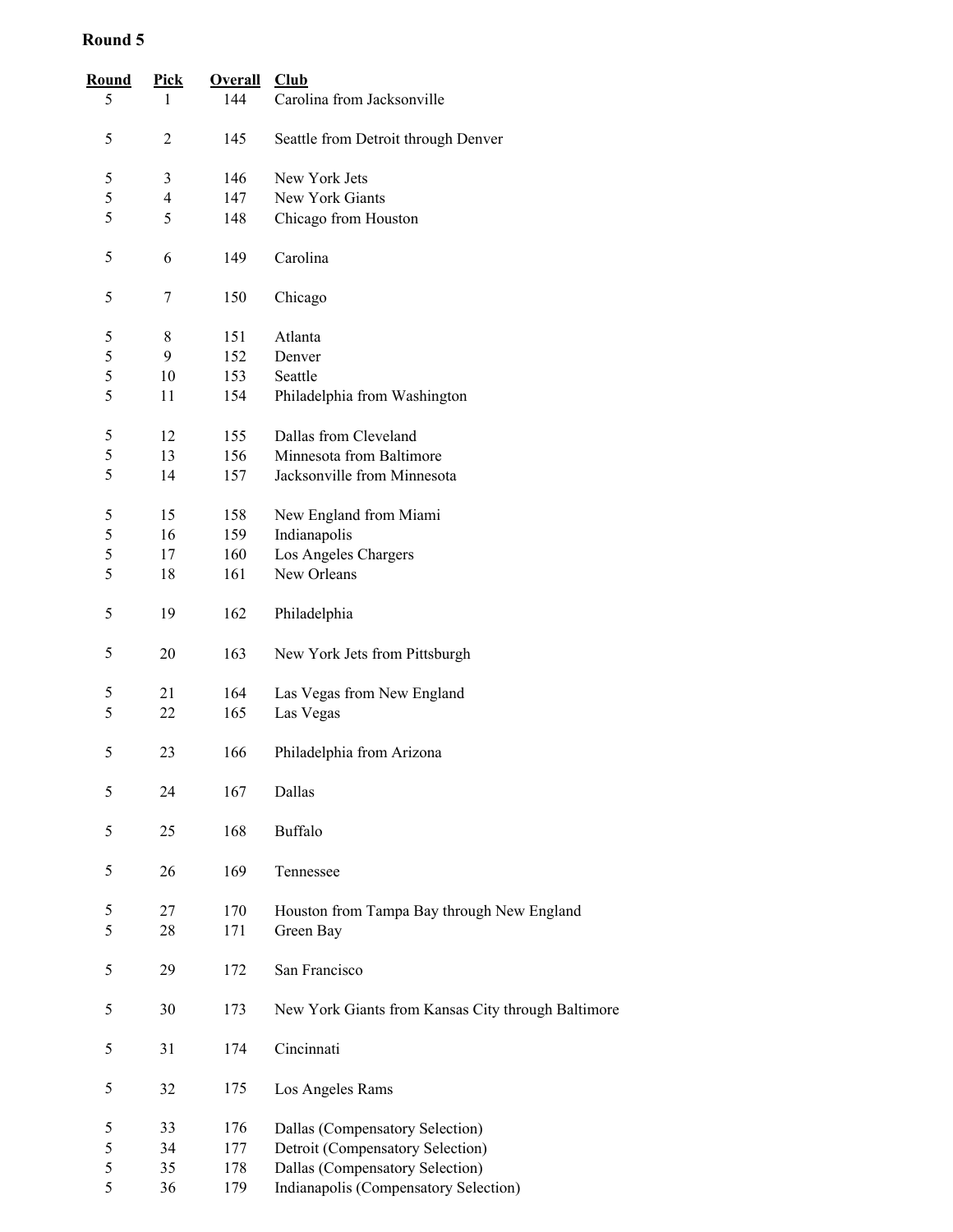| Round<br>6 | <u>Pick</u><br>1 | <b>Overall</b><br>180 | Club<br>Jacksonville                                         |
|------------|------------------|-----------------------|--------------------------------------------------------------|
| 6          | 2                | 181                   | Detroit                                                      |
| 6          | 3                | 182                   | New York Giants                                              |
| 6          | 4                | 183                   | New England from Houston                                     |
| 6          | 5                | 184                   | Minnesota from New York Jets                                 |
|            |                  |                       |                                                              |
| 6          | 6                | 185                   | Buffalo from Carolina                                        |
| 6          | 7                | 186                   | Chicago                                                      |
| 6          | 8                | 187                   | San Francisco from Denver                                    |
| 6          | 9                | 188                   | Jacksonville from Seattle                                    |
| 6          | 10               | 189                   | Washington                                                   |
| 6          | 11               | 190                   | Atlanta                                                      |
| 6          | 12               | 191                   | Minnesota from Baltimore through Kansas City                 |
| 6          | 13               | 192                   | Minnesota                                                    |
| 6          | 14               | 193                   | Dallas from Cleveland                                        |
|            |                  |                       |                                                              |
| 6          | 15               | 194                   | New Orleans from Indianapolis through Philadelphia           |
| 6          | 16               | 195                   | Los Angeles Chargers                                         |
| 6          | 17               | $\mathbf X$           | <b>Choice Forfeited (New Orleans)</b>                        |
| 6          | 18               | 196                   | Baltimore from Miami                                         |
| 6          | 19               | 197                   | Jacksonville from Philadelphia                               |
| 6          | 20               | 198                   | Jacksonville from Pittsburgh                                 |
| 6          | 21               | 199                   | Carolina from Las Vegas                                      |
| 6          | 22               | 200                   | New England                                                  |
| 6          | 23               | 201                   | Arizona                                                      |
| 6          | 24               | 202                   | Cleveland from Dallas                                        |
| 6          | 25               | 203                   | Buffalo                                                      |
| 6          | 26               | 204                   | Tennessee                                                    |
| 6          | 27               | 205                   | Houston from Green Bay                                       |
| 6          | 28               | 206                   | Denver from Tampa Bay through New York Jets and Philadelphia |
| 6          | 29               | 207                   | Houston from San Francisco through New York Jets             |
| 6          | 30               | 208                   | Pittsburgh from Kansas City                                  |
| 6          | 31               | 209                   | Cincinnati                                                   |
| 6          | 32               | 210                   | New England from Los Angeles Rams                            |
| 6          | 33               | 211                   | Los Angeles Rams (Compensatory Selection)                    |
| 6          | 34               | 212                   | Los Angeles Rams (Compensatory Selection)                    |
| 6          | 35               | 213                   | Atlanta (Compensatory Selection)                             |
| 6          | 36               | 214                   | Los Angeles Chargers (Compensatory Selection)                |
| 6          | 37               | 215                   | Arizona (Compensatory Selection)                             |
| 6          | 38               | 216                   | Indianapolis (Compensatory Selection)                        |
| 6          | 39               | 217                   | Detroit (Compensatory Selection)                             |
| 6          | 40               | 218                   | Los Angeles Rams (Compensatory Selection)                    |
| 6          | 41               | 219                   | Tennessee (Compensatory Selection)                           |
| 6          | 42               | 220                   | San Francisco (Compensatory Selection)                       |
| 6          | 43               | 221                   | San Francisco (Compensatory Selection)                       |
|            |                  |                       |                                                              |